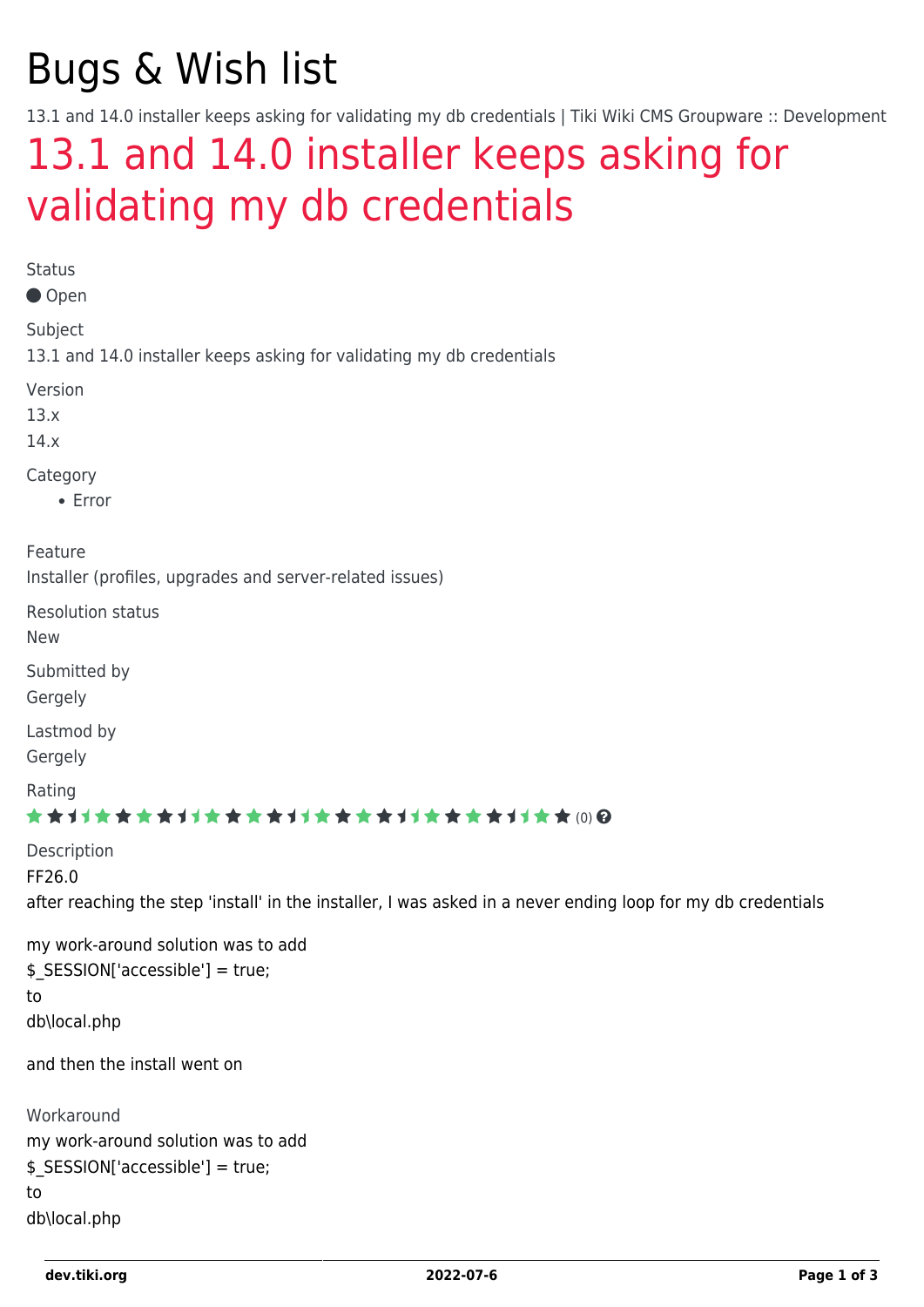#### and then the install went on

Importance 7 Easy to solve? 6 Priority 42 Demonstrate Bug (Tiki 19+) Please demonstrate your bug on show2.tikiwiki.org Version: trunk ▼ [Create show2.tikiwiki.org instance](#page--1-0) Ticket ID 5519 Created Tuesday 23 December, 2014 23:24:32 GMT-0000 by Gergely LastModif Monday 21 September, 2015 20:15:58 GMT-0000

## Comments

Gergely 11 Feb 15 09:36 GMT-0000

same happens to ff35.01



reproduced with 14.0 when installing on another server, and using ff36.04



#### [Jonny Bradley](https://dev.tiki.org/user8515) 22 Sep 15 10:53 GMT-0000

Do you have cookies or javascript disabled? Or any other "blocker" type add-ons installed? Just worked fine here for me on 14.x latest and Firefox 40.0.3